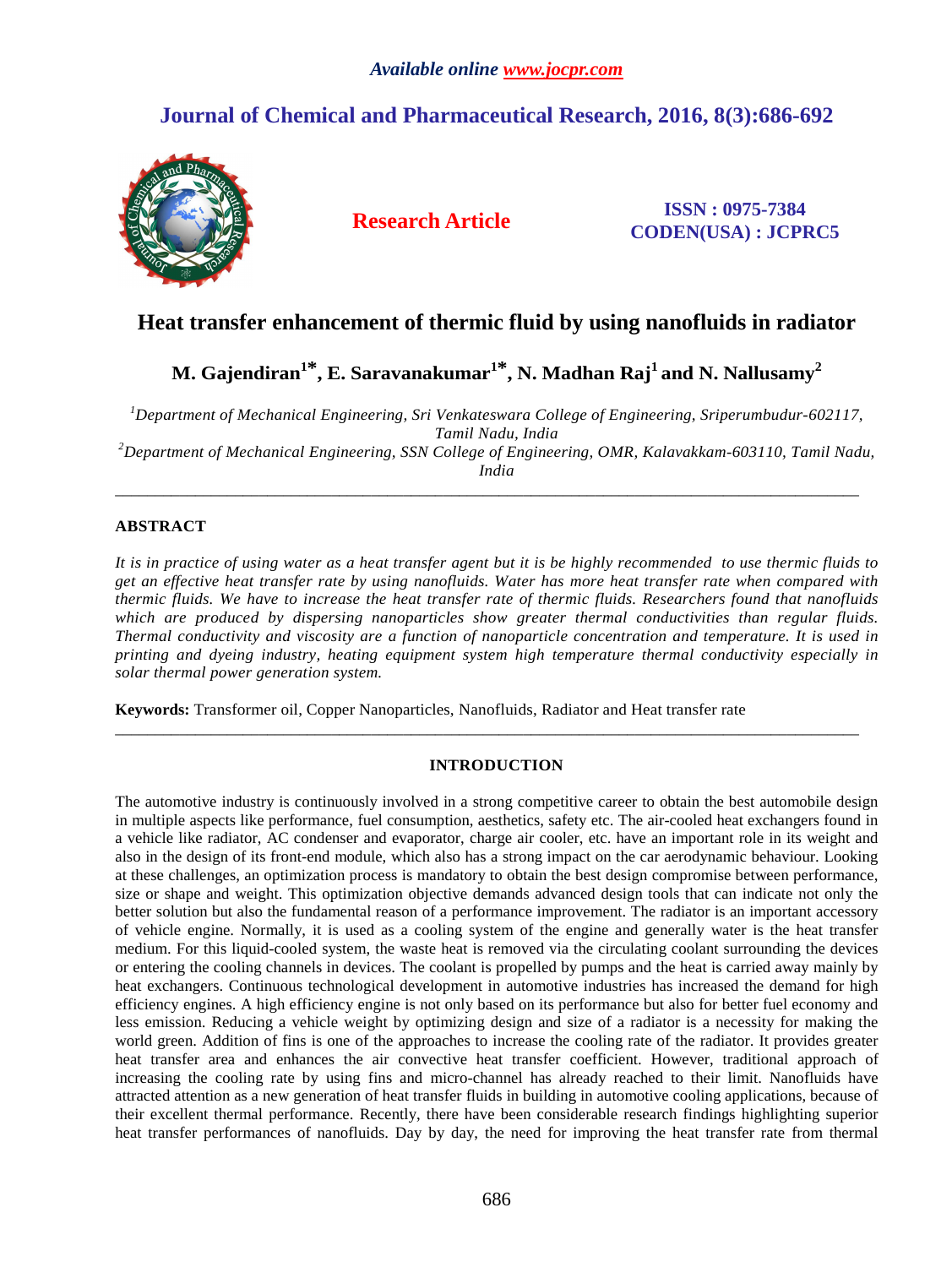equipments has been increasing for an effective cooling process. Even though, several methods are available at present to increase the heat transfer rate like introducing fins at the outer periphery of the thermal systems, increased flow rate of coolant through the thermal systems, these methods do have their own limitations. The increased flowrate of coolant also increases pump work thus results in low cyclic efficiency. The introduction of fins leads to undesirable size increase in thermal management system. The conventional fluids like water, engine oil, refrigerants are not satisfying need of high compactness and effectiveness. In this work, the objective of increased heat transfer rate from automobile radiator was analyzed using nanofluids at different concentrations. The influence of operating parameters like varying inlet temperature, varying flow rate and different concentration of nano fluids on the effective heat transfer rate from the radiator was also studied. The heat transfer correlations for different operating parameters were also developed.

\_\_\_\_\_\_\_\_\_\_\_\_\_\_\_\_\_\_\_\_\_\_\_\_\_\_\_\_\_\_\_\_\_\_\_\_\_\_\_\_\_\_\_\_\_\_\_\_\_\_\_\_\_\_\_\_\_\_\_\_\_\_\_\_\_\_\_\_\_\_\_\_\_\_\_\_\_\_

Weerapun Duangthongsuk et al [1] conducted an experimental study on forced convective heat transfer of nanofluid where the nano fluid is a blend of water and  $0.2\%$  TiO<sub>2</sub> under turbulent flow conditions. The final results confirmed an increased heat transfer coefficient with an increase in the mass flow rate of hot water and decrease in nano particle temperature.

Kim et al [2] investigated the effect of nanofluid on the performance of convective heat transfer coefficient of a circular straight tube having laminar and turbulent flow with constant heat flux. Authors have found that the convective heat transfer coefficient of alumina nanofluids is improved in comparison to the base fluid by 15% and 20% in laminar and turbulent flow respectively.

Rea et al [3] studied the convective heat transfer coefficient of alumina/water and zirconia /water nanofluids in a flow loop with a vertical heated tube. The heat transfer coefficient in the entrance region and in the fully developed region was found to increase by 17% and 27% respectively for alumina/water nanofluid at 6% whereas it was 2% in the entrance region and 3% in the fully developed region for zirconia/water nanofluid at 1.32% with respect to pure water.

Farajollahi et al [4] measured the heat transfer characteristics of g-Al2O3/water and TiO2/water nanofluids in a shell and tube heat exchanger under turbulent flow condition. According to their report, the maximum enhancement of the overall heat transfer co efficient of g-Al2O3/water nanofluids was approximately 20% which occurred at 0.5% volume concentration. At the Peclet number of 50,000, the enhancements of the overall heat transfer coefficient at 0.3%, 0.75%, 1%, and 2% nanoparticle volume concentrations were about 14%, 16%, 15% and 9% respectively. For  $TiO<sub>2</sub>/water nanofluids$  the maximum enhancement was observed at 0.3% particle volume concentration.

S M Fotukian et al [5] experimentally studied convective heat transfer of diluted CuO/water nanofluids inside a circular tube. They used nanofluids with nanoparticles of volume fraction less than 0.3%. The heat transfer coefficient increased about 25% when compared to that of pure water.

Xie et al [6] demonstrated that using Al2O3, ZnO, TiO2and MgO nanofluid with a mixture of 55% distilled water and 45% ethylene glycol as the base fluid in laminar flow inside a circular copper tube with constant wall temperature could enhance the convective heat transfer. MgO, Al2O3 and ZnO nanofluids exhibited superior enhancements of heat transfer coefficient, with the highest enhancement up to 252% at a Reynolds number of 1000 for MgO nanofluid.

Leong et al [7] investigated the performance of Cu/Ethylene Glycol nanofluids in an automotive car radiator. They revealed that overall heat transfer coefficient of 164 W/m2K can be achieved for 2%. Cu/Ethylene Glycol nanofluid compared to that 142 W/m2K with the base fluid. In this work, the objective of increased heat transfer rate from automobile radiator was analyzed using different nanofluids and at different concentrations. The influence of operating parameters like varying inlet temperature, varying flow rate and different concentration of nano fluids on the effective heat transfer rate from the radiator was also studied.

He et al [8] investigated the heat transfer and flow behaviour of TiO2-distilled water nanofluids were flowing in an upward direction through a vertical pipe in both the laminar and transition flow regimes under a constant heat flux boundary condition. The results indicated that the convective heat transfer coefficient increased with an increase in nanoparticle concentration at a given Reynolds number and particle size. They also found that the pressure drop of the nanofluids was approximately the same as that of the base fluid.

Eastman et al [9] reported that the thermal conductivity of ethylene glycol nanofluids containing 0.3% volume fraction of copper particles can be enhanced up to 40% compared to that of ethylene glycol base fluid.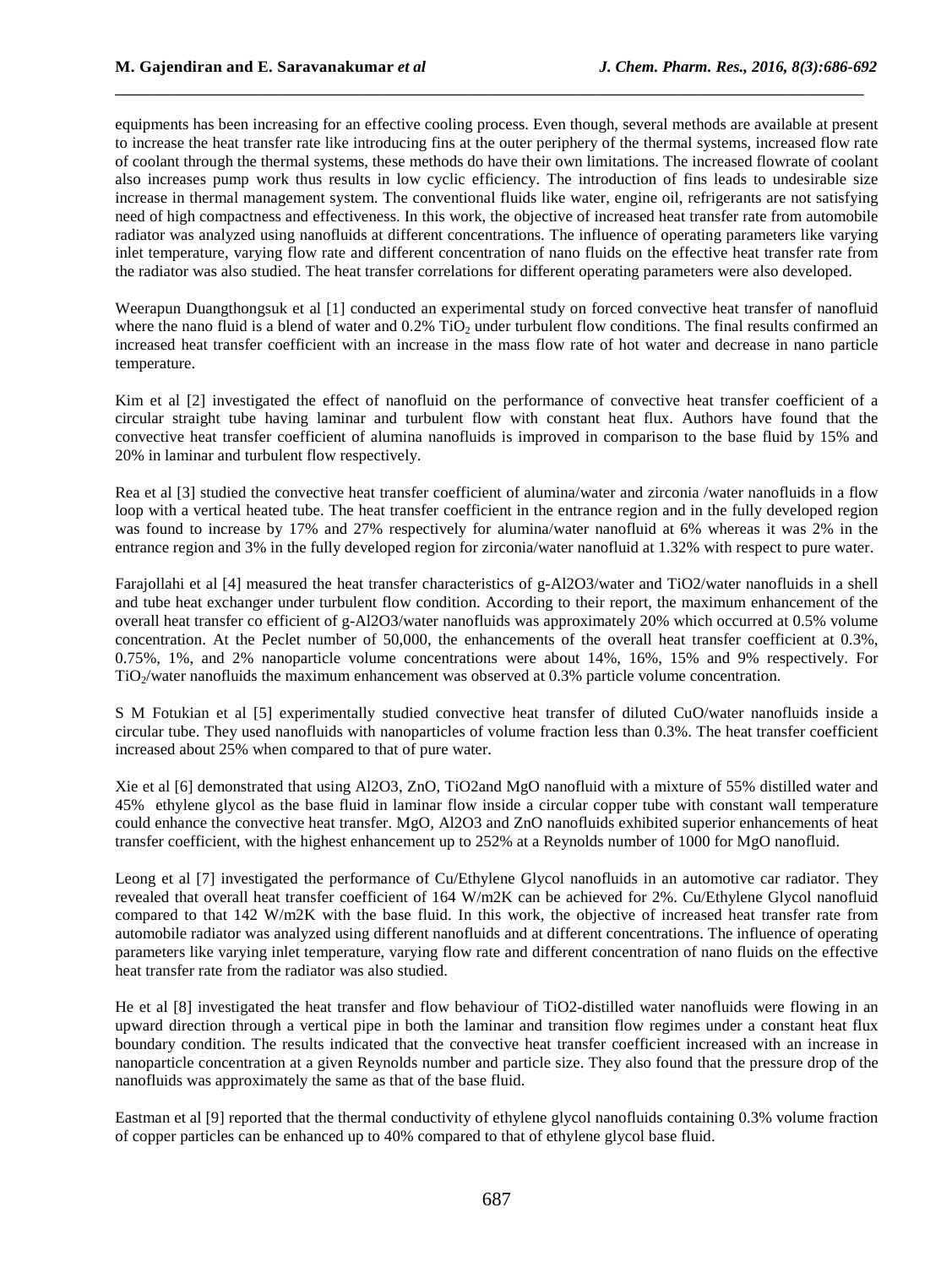# **EXPERIMENTAL SECTION**

\_\_\_\_\_\_\_\_\_\_\_\_\_\_\_\_\_\_\_\_\_\_\_\_\_\_\_\_\_\_\_\_\_\_\_\_\_\_\_\_\_\_\_\_\_\_\_\_\_\_\_\_\_\_\_\_\_\_\_\_\_\_\_\_\_\_\_\_\_\_\_\_\_\_\_\_\_\_

## *2.1. Preparation of nanofluids*

For our experimental purpose we have to add 0.1% and 0.3% of copper nanoparticle to the base transformer oil. The measurement for 0.1% is 0.549 grams and for 0.3% is 1.68 grams. Due to higher density of nanoparticle, it does not mix with transformer oil. So we used the ultrasonic vibrator for mixing action of fluid to prepare nanofluids. Ultrasonic vibrator requires 30 minutes for mixing of nanoparticle with base transformer oil. About 4.5 liters of nanofluids was prepared for the experiment.

## *2.2. SEM of aluminium oxide nanoparticles*



**Figure 1 Structure of Nanoparticles** 

The SEM images showed that, most of the nanoparticles obtained from all the abated laser energies have spherical shape with a particle size of less than 100 nm. The SEM of copper nanoparticles is shown in fig 1. Surface and morphological characterization of copper nanoparticles was carried out using scanning electron microscopy. Nanosized spherical shaped copper particles obtained were confirmed. The mean size of the particles is about 60 nm.

## **3. EXPERIMENTAL SETUP AND TEST PROCEDURE**

The experiments are conducted for various speeds like 2000 rpm, 2500 rpm and 3000 rpm. The engine was sufficiently warmed up and stabilized before taking all the readings. At different speeds the amount of fluid passing through the radiator is varied. The radiator capacity is 4.5 litres. Initially the radiator is filled with water. After that the engine is started. Then the engine changed to certain speed like 2000 rpm. By using the flow meter the amount of fluid flow through the radiator is measured. By using the temperature measuring device like infrared temperature detector the inlet flow temperature, outlet flow temperature, air inlet temperature and air outlet temperature are measured. The measurements are also taken for 2500 rpm and 3000 rpm. The same procedure is repeated for base transformer oil and nanofluids.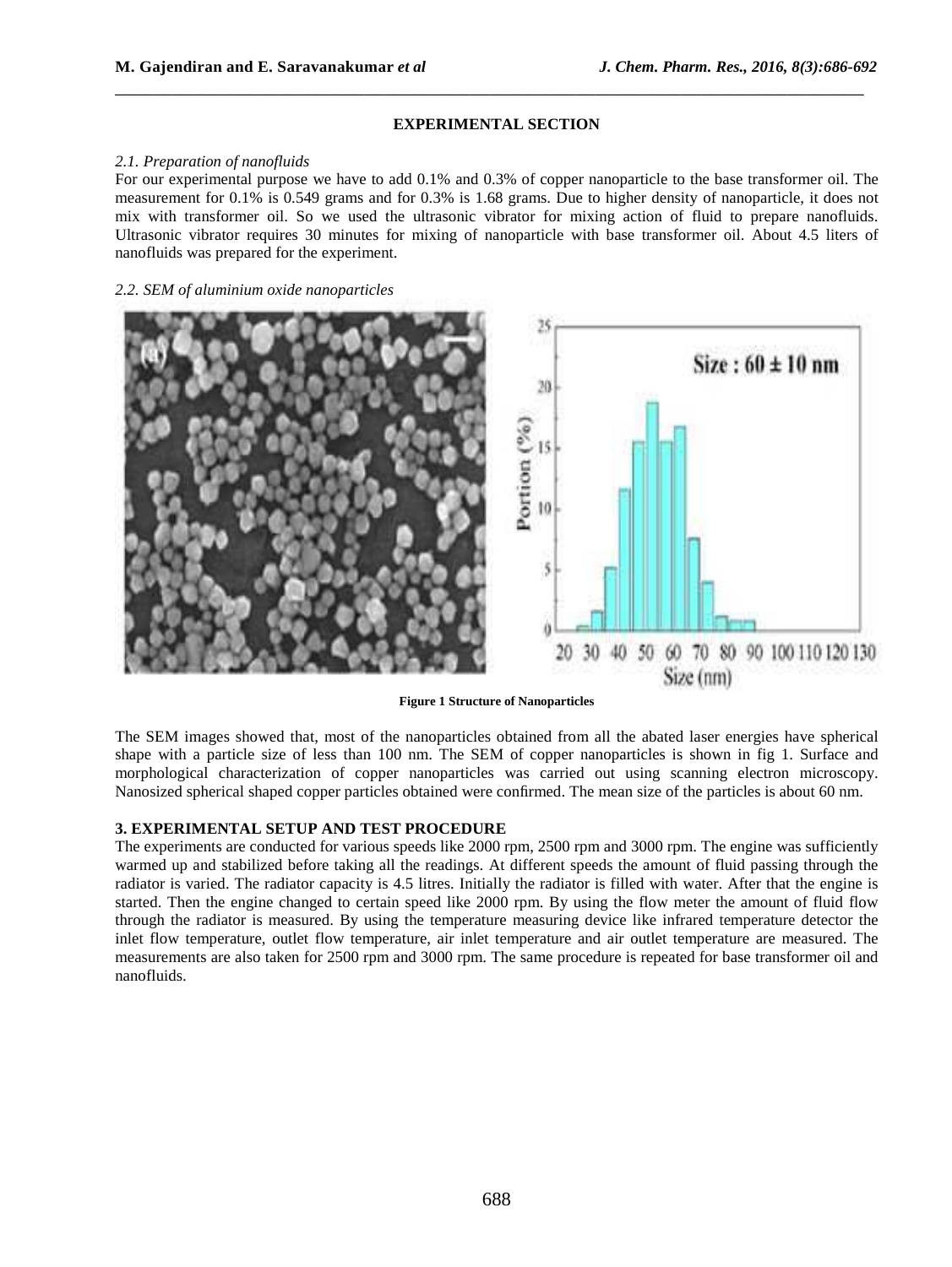

\_\_\_\_\_\_\_\_\_\_\_\_\_\_\_\_\_\_\_\_\_\_\_\_\_\_\_\_\_\_\_\_\_\_\_\_\_\_\_\_\_\_\_\_\_\_\_\_\_\_\_\_\_\_\_\_\_\_\_\_\_\_\_\_\_\_\_\_\_\_\_\_\_\_\_\_\_\_

#### **Figure 2 Experimental setup**

| Sl. No       | <b>Radiator Dimensions</b> | <b>Values</b>           |
|--------------|----------------------------|-------------------------|
| 1            | Radiator length            | $0.4572 \text{ m}$      |
| $\mathbf{2}$ | Radiator width             | $0.4318 \text{ m}$      |
| 3            | Radiator height            | $0.0246$ m              |
| 4            | Tube width                 | $0.0246$ m              |
| 5            | Tube height                | $1.56 \times 10^{-3}$ m |
| 6            | Fin width                  | $0.0246$ m              |
| 7            | Fin height                 | $0.0119 \text{ m}$      |
| 8            | Fin thickness              | $2.54 \times 10^{-5}$ m |
| 9            | Distance between fins      | $1.59x10^{3}m$          |
| 10           | No. of tubes               | 33                      |

#### **Table 1 Radiator specification**

#### **RESULTS AND DISCUSSION**

#### *4.1. Heat transfer rate*

Figure 3, figure 4 and figure 5 shows the heat transfer rate at various speeds like 2000 rpm, 2500 rpm and 3000 rpm for water, transformer oil and nanofluids. When we changing the speed the flow rate through the radiator is also changed. From below figure reveals the heat transfer rate of nanofluids is increased when compared with base transformer oil and water. It is due to increase of thermal conductivity.

From fig 3, we observe that the heat transfer rate of water is more than that of transformer oil because the thermal conductivity of water is more than that of transformer oil. And also the specific heat of water is more than that of oil.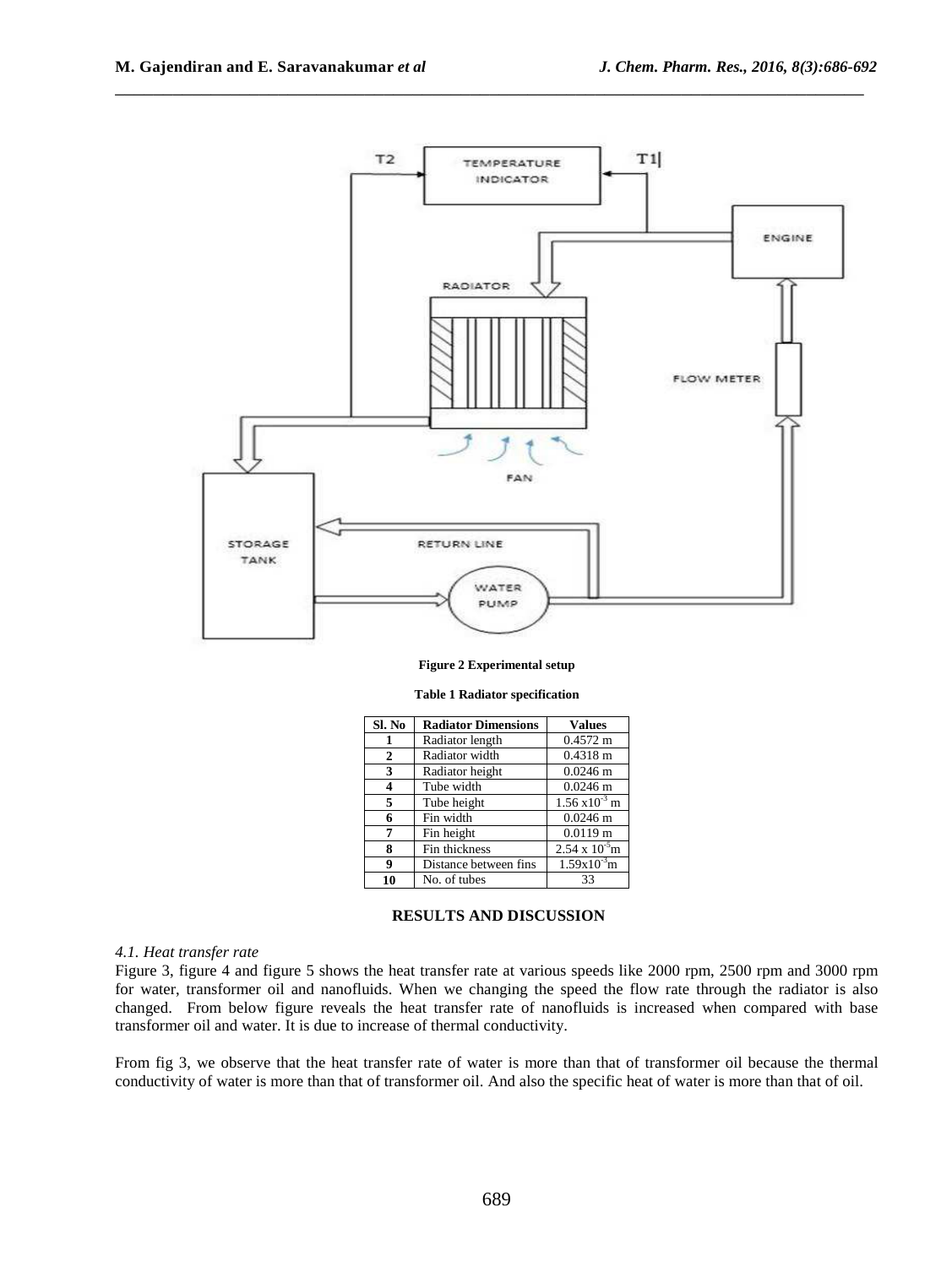

**Figure 3 Variation of heat transfer rate versus flow rate for oil and water** 



**Figure 4 Variation of heat transfer rate versus flow rate for oil and Nanofluids**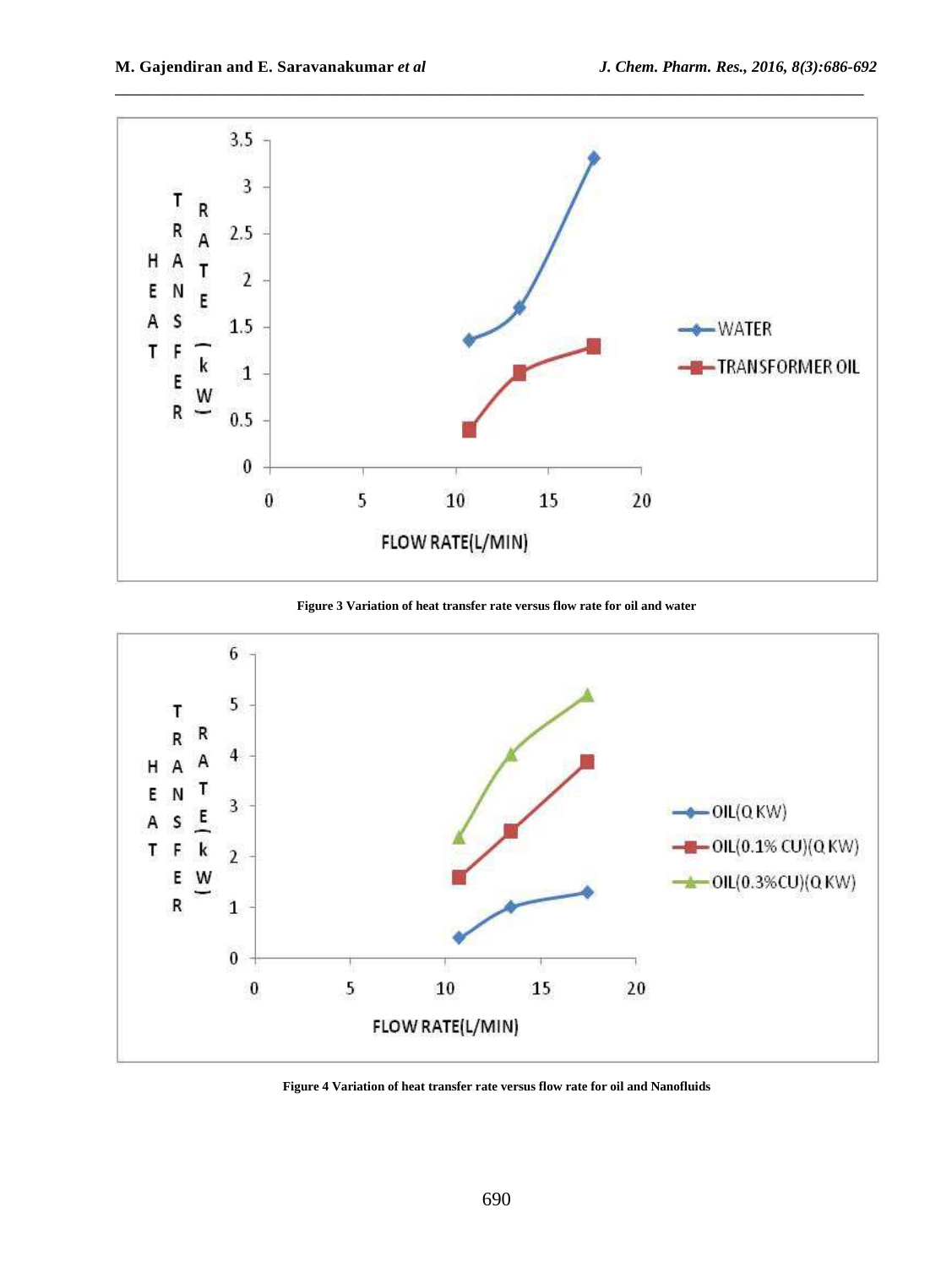From the fig 4 the heat transfer rate of nanofluids is more than that of transformer oil. It is due to increase of thermal conductivity. The Nanofluids (0.3%) has more heat transfer rate than Nanofluids (0.1%). If we add more amounts of Nanoparticles it increases the pumping power.

\_\_\_\_\_\_\_\_\_\_\_\_\_\_\_\_\_\_\_\_\_\_\_\_\_\_\_\_\_\_\_\_\_\_\_\_\_\_\_\_\_\_\_\_\_\_\_\_\_\_\_\_\_\_\_\_\_\_\_\_\_\_\_\_\_\_\_\_\_\_\_\_\_\_\_\_\_\_

From the fig 5 the heat transfer rate of Nanofluids is more than that of oil and water. Due to addition of nanoparticles, the heat transfer rate of base oil is increased.



**Figure 5 Variation of heat transfer rate versus flow rate for Oil, Nanofluids and water** 

# **CONCLUSION**

The present study focus on the influence of Copper Nanoparticles on Transformer Oil heat transfer rate in Maruthi Suzuki Omni Engine Radiator. Based on the results of present work, following conclusion can be drawn:

- $\checkmark$  When we using the Nanofluids heat transfer rate is increased compared to water and oil.
- $\checkmark$  Heat transfer rate for Nanofluids is 15% more than that of water.
- $\checkmark$  Heat transfer rate for Nanofluids is 66% more than base transformer oil.

| <b>NOMENCLATURE</b> |               |  |
|---------------------|---------------|--|
| Cп                  | Copper        |  |
|                     | Heat transfer |  |
| kW                  | Kilowatt      |  |
| Nm                  | Nanometer     |  |
|                     | Kilogram      |  |

#### **Acknowledgement**

We thank the management of Sri Venkateswara College of Engineering for providing us with the necessary experimental setup to perform this research work.

### **REFERENCES**

- [1] Weerapun Duangthongsuk et al, C Kannan. *International Journal of Thermal sciences,* **2008,** 47, 1235–1242.
- [2] Kim et al *Journal on applied thermal engineering*, **2013,** 9(2), 119-123.
- [3] Nguyen, Roy, Gauthier and Galanis. *Energy*, **2010**, 35, 148-157.
- [4] Farajollahi et al. *Applied Energy*, **2012,** 99, 116-125.